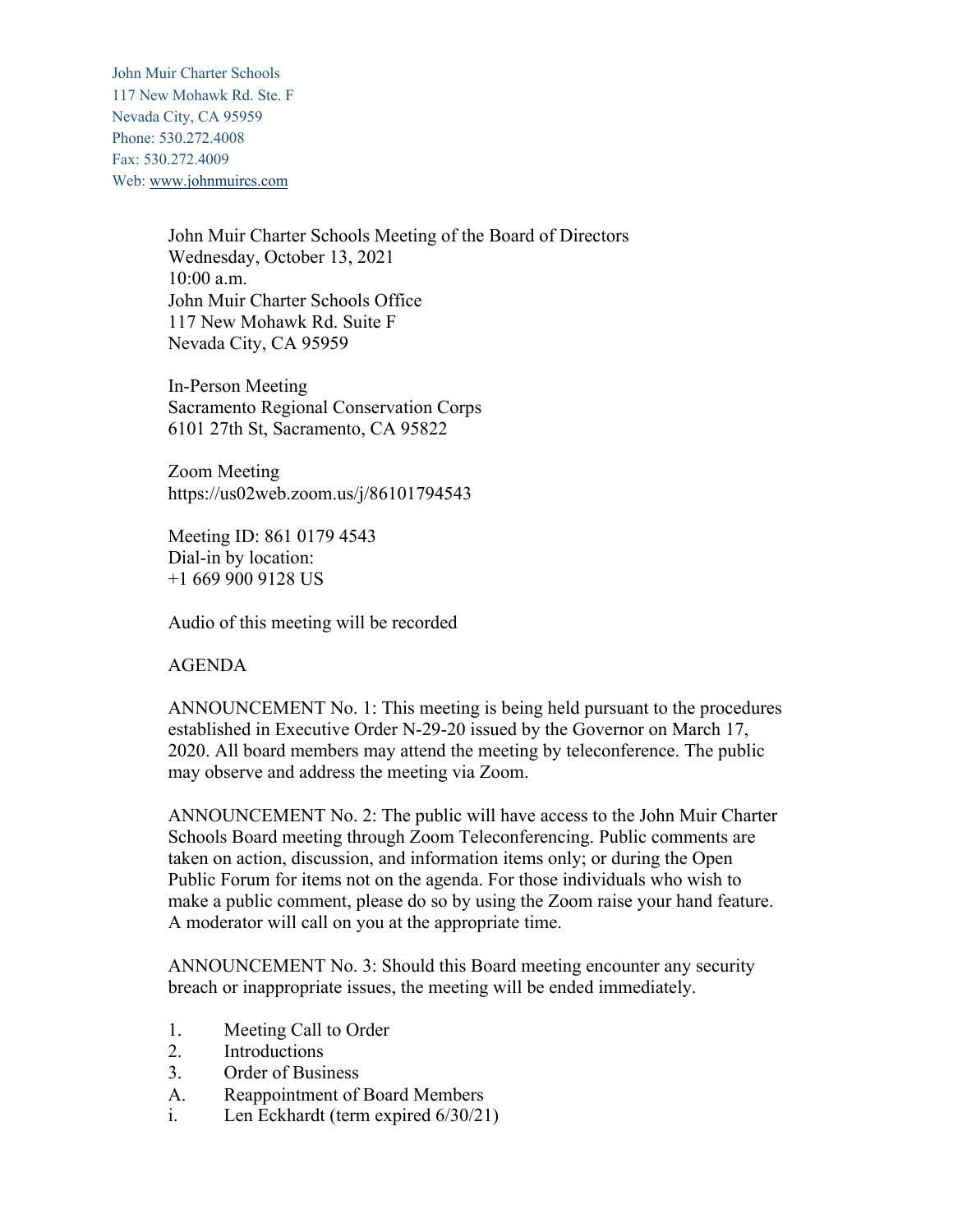4. Oral Communications/Public Comments: Recognition of individuals wishing to comment on non-agenda items may do so at this time. Individuals who wish to address an agenda item may do so at this time or at the time the agenda item is heard. After being recognized by the board president, please identify yourself. No individual presentation shall be for more than three (3) minutes and the total time for this purpose shall not exceed fifteen (15) minutes. Ordinarily, board members will not respond to presentations and no action can be taken. However, the board may give direction to staff following a presentation.

- 5. Additions to the Agenda
- 6. Adoption of the Agenda
- 7. Informational/Action Items

A. Approval of the Minutes of the Regular Board Meeting Wednesday, September 8, 2021 (Attachment 1, Page 5)

B. Approval of Vendor Payments 8/26/21 - 9/25/21 (Attachment 2, Page 13)

C. Approval of New and Termed Employees 8/26/21 - 9/25/21 (Attachment 3, Page 21)

D. JMCS Staff Vaccination Report, Discussion, and Possible Action Regarding Non-Compliance with the State Public Health Officer Order of August 11, 2021 (Attachment 4, Page 23)

E. JMCS Recruitment Program: Discussion and Expansion to 1 FTE through June 30, 2021 (Attachment 5, Page 35)

F. Shall the John Muir Charter Schools Governing Board approve meeting virtually under the provisions of AB 361 if a State of Emergency still exists and social distancing is still recommended (Resolution 21-03) (Attachment 6, Page 41)

G. Vision Statement Discussion and Possible Action (Attachment 7, Page 43)

8. Discussion Items

A. JMCS Recurring Monthly Warrants- Monthly and Annual Totals (Attachment 8, Page 45)

B. Breakout of JMCS Administrative Costs (Attachment 9, Page 51)

- C. JMCS Foundation Report
- D. CEO's Report
- 9. Miscellaneous Information Items
- A. Correspondence (Attachment 10, Page 53)
- B. Schedule of Future Board Meetings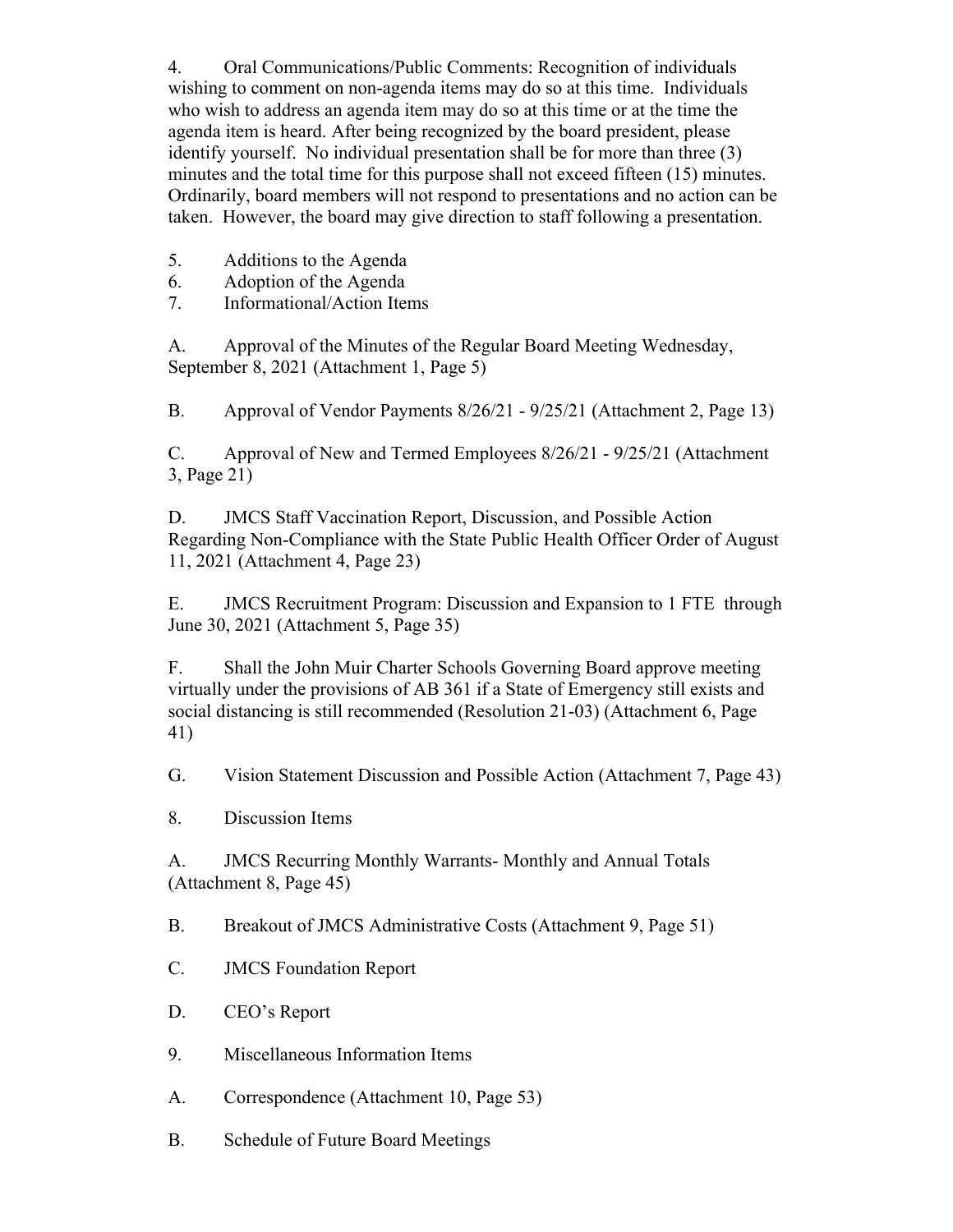i. Wednesday, November 10, 2021, 10 a.m. This Board Meeting will be at Sacramento Regional Conservation Corps.

ii. Wednesday, December 8, 2021, 10 a.m. This Board Meeting will be at Sacramento Regional Conservation Corps.

Board Attendance at Upcoming Meetings: Wednesday, November 10th, 2021, 10 a.m. Wednesday, December 8th, 2021, 10 a.m. (pending approval),  $(\text{pending approval})$ 

| A.        | Stan Miller:                  | Yes        | A.          | Stan Miller:     |
|-----------|-------------------------------|------------|-------------|------------------|
| <b>B.</b> | Yes or No<br>Michael Corbett: | <b>Yes</b> | <b>B.</b>   | Michael Corbett: |
| $C$ .     | Yes or No<br>Len Eckhardt:    | <b>Yes</b> | $C_{\cdot}$ | Len Eckhardt:    |
| D.        | Yes or No<br>Sallie Wilson:   | <b>Yes</b> | $D_{\cdot}$ | Sallie Wilson:   |
|           | Yes or No                     |            |             |                  |
| Ε.        | Gil Botello:<br>Yes or No     | <b>Yes</b> | Е.          | Gil Botello:     |

## 10. Request for Agenda Items

11. Adjournment

This agenda was posted at least 24 hours in advance of the meeting at:

John Muir Charter Schools Office, 117 New Mohawk Rd. Suite F, Nevada City, Ca 95959

● www.johnmuircs.com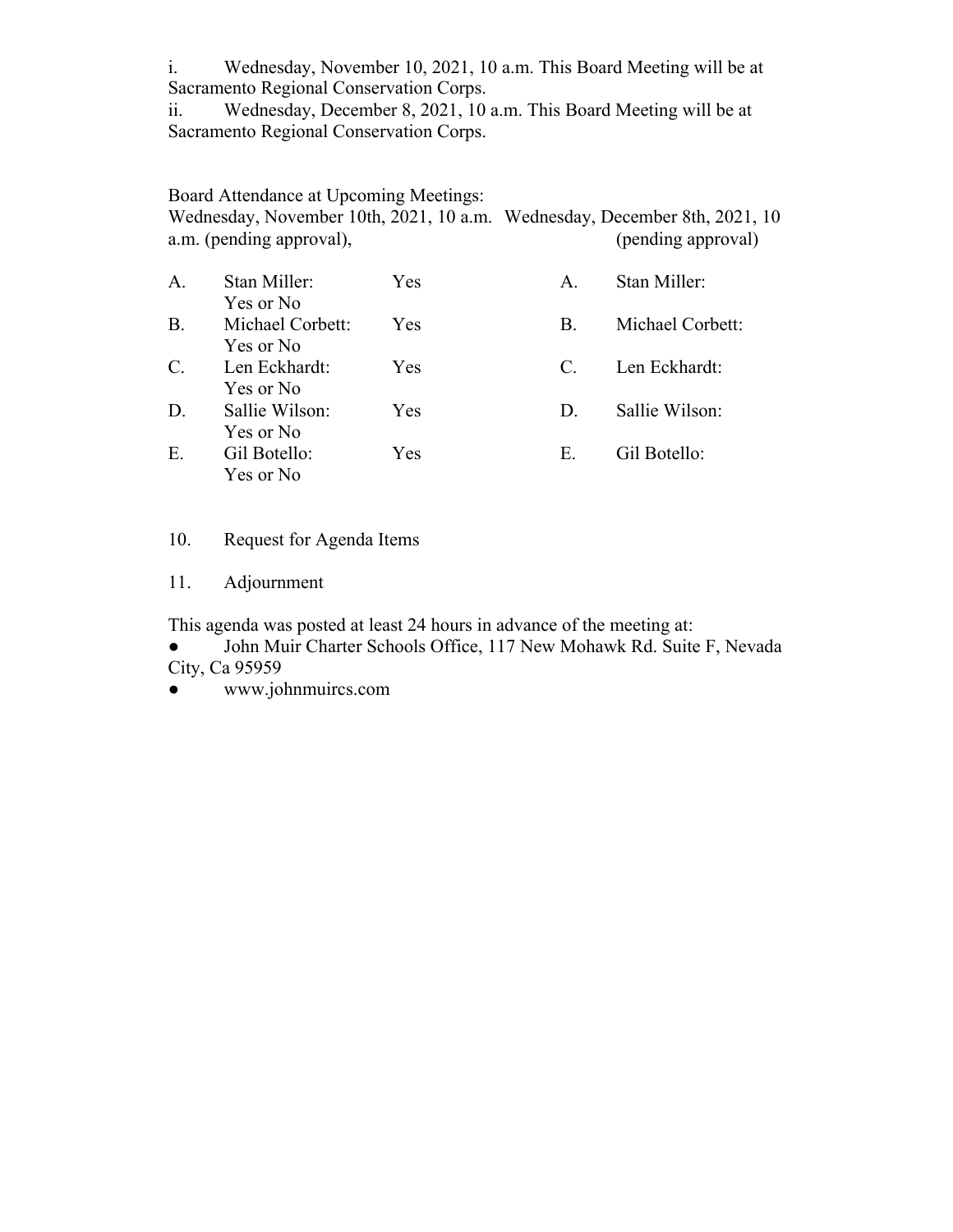John Muir Charter Schools 117 New Mohawk Rd. Ste. F Nevada City, CA 95959 Phone: 530.272.4008 Fax: 530.272.4009 Web: www.johnmuircs.com

> John Muir Charter Schools Meeting of the Board of Directors Wednesday, October 13, 2021 10:00 a.m. John Muir Charter Schools Office 117 New Mohawk Rd. Suite F Nevada City, CA 95959

In-Person Meeting Sacramento Regional Conservation Corps 6101 27th St, Sacramento, CA 95822

Zoom Meeting https://us02web.zoom.us/j/86101794543

Meeting ID: 861 0179 4543 Dial-in by location: +1 669 900 9128 US

Audio of this meeting will be recorded

## MINUTES

1. Meeting Call to Order Stan Miller called the meeting to order at 10:10 a.m.

## 2. Introductions

JMCS Board Members in attendance: Stan Miller, Sallie Wilson, and Michael Corbett attended in-person; Len Eckhardt and Gil Botello attended via Zoom and did not vote on board actions. JMCS Staff Members in attendance: CEO RJ Guess, COO Dawn McConnell, Northern Regional Director Lita Lee, Administrative Coordinator Luz Delgado, Community Resource Director Aaron Scholl, TAC Representative Rich Johnson, Director of Curriculum and Instruction Rachel Wegner, IT Director Kyle Moneypenny.

- 3. Order of Business
- A. Reappointment of Board Members
- i. Len Eckhardt (term expired 6/30/21)

On a motion made by Michael Corbett and seconded by Sallie Wilson, the Reappointment of Board Member Len Eckhardt, was approved on a 3-0-0-2 vote. (Ayes: Miller, Corbett, Wilson, Noes: None. Absent: None. Abstention: Botello, Eckhardt)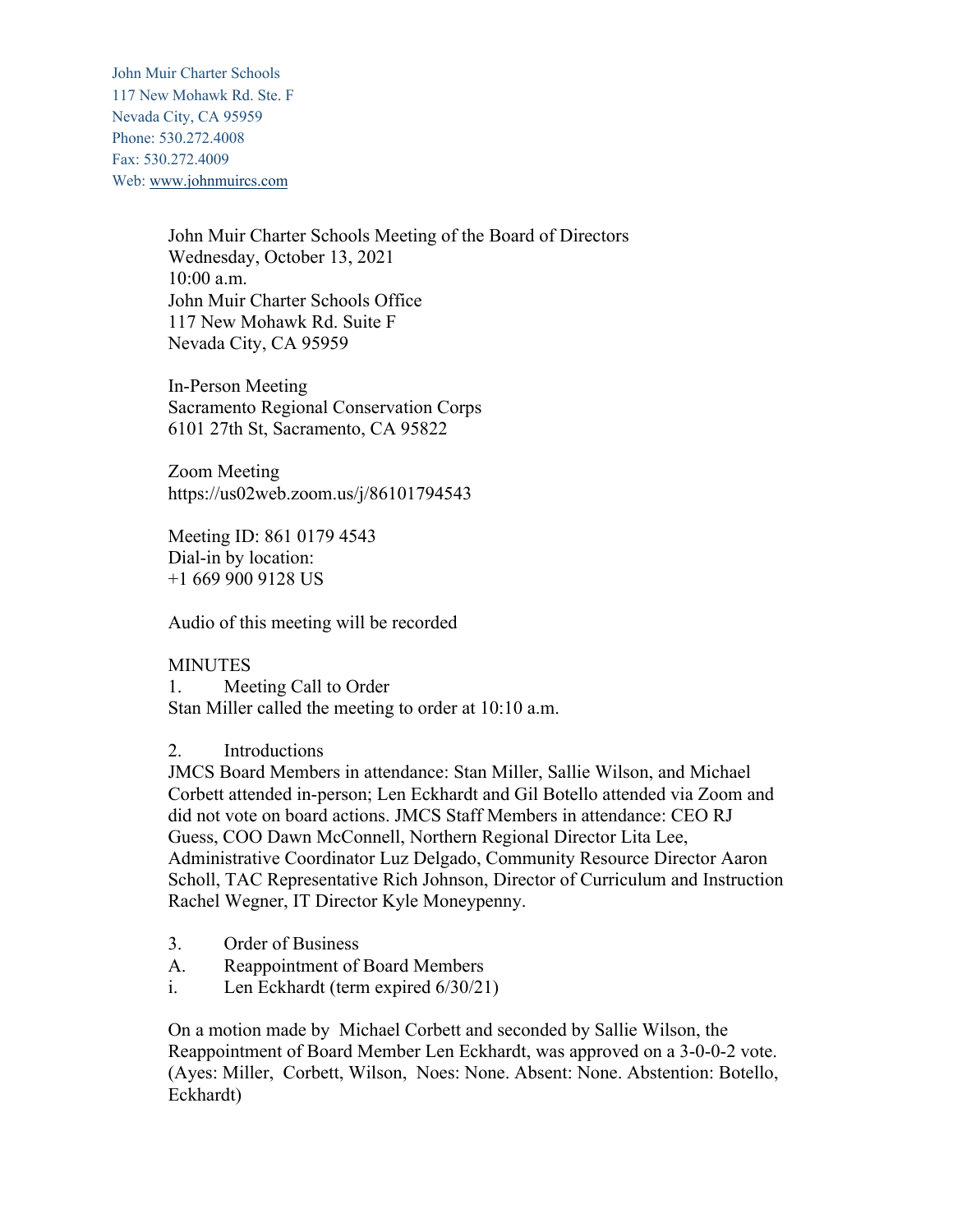4. Oral Communications/Public Comments: Recognition of individuals wishing to comment on non-agenda items may do so at this time. Individuals who wish to address an agenda item may do so at this time or at the time the agenda item is heard. After being recognized by the board president, please identify yourself. No individual presentation shall be for more than three (3) minutes and the total time for this purpose shall not exceed fifteen (15) minutes. Ordinarily, board members will not respond to presentations and no action can be taken. However, the board may give direction to staff following a presentation.

None

5. Additions to the Agenda

RJ Guess requests the addition of discussion item E, TAC Report. On a motion made by Michael Corbett and seconded by Sallie Wilson, the Additions to the Agenda, was approved on a 3-0-0-2 vote. (Ayes: Miller, Corbett, Wilson, Noes: None. Absent: None. Abstention: Botello, Eckhardt)

6. Adoption of the Agenda

On a motion made by Michael Corbett and seconded by Sallie Wilson, the Agenda was adopted and approved on a 3-0-0-2 vote.

(Ayes: Miller, Corbett, Wilson, Noes: None. Absent: None. Abstention: Botello, Eckhardt)

7. Informational/Action Items

A. Approval of the Minutes of the Regular Board Meeting Wednesday, September 8, 2021 (Attachment 1, Page 5)

On a motion made by Michael Corbett and seconded by Sallie Wilson, the Minutes of the Regular Board Meeting Wednesday, September 8, 2021, was approved on a 3-0-0-2 vote.

(Ayes: Miller, Corbett, Wilson, Noes: None. Absent: None. Abstention: Botello, Eckhardt)

B. Approval of Vendor Payments 8/26/21 - 9/25/21 (Attachment 2, Page 13) Stan Miller asked if JMCS was eligible for Amazon Smile. RJ Guess responded JMCS cannot use Amazon Smile because we have a Corporate Account with them and do not qualify. Sallie Wilson asked what the UCCIE chair purchase was. RJ explained that too many chairs were ordered, they were then returned. Stan asked about the Document Translation Services charge. RJ explains that this is a service that provides document formating for LCAP, civil rights reports, school accountability report cards, and other legal documents. They also provide translation services.

On a motion made by Michael Corbett and seconded by Sallie Wilson, the Approval of Vendor Payments 8/26/21 - 9/25/21, was approved on a 3-0-0-2 vote.

(Ayes: Miller, Corbett, Wilson, Noes: None. Absent: None. Abstention: Botello, Eckhardt)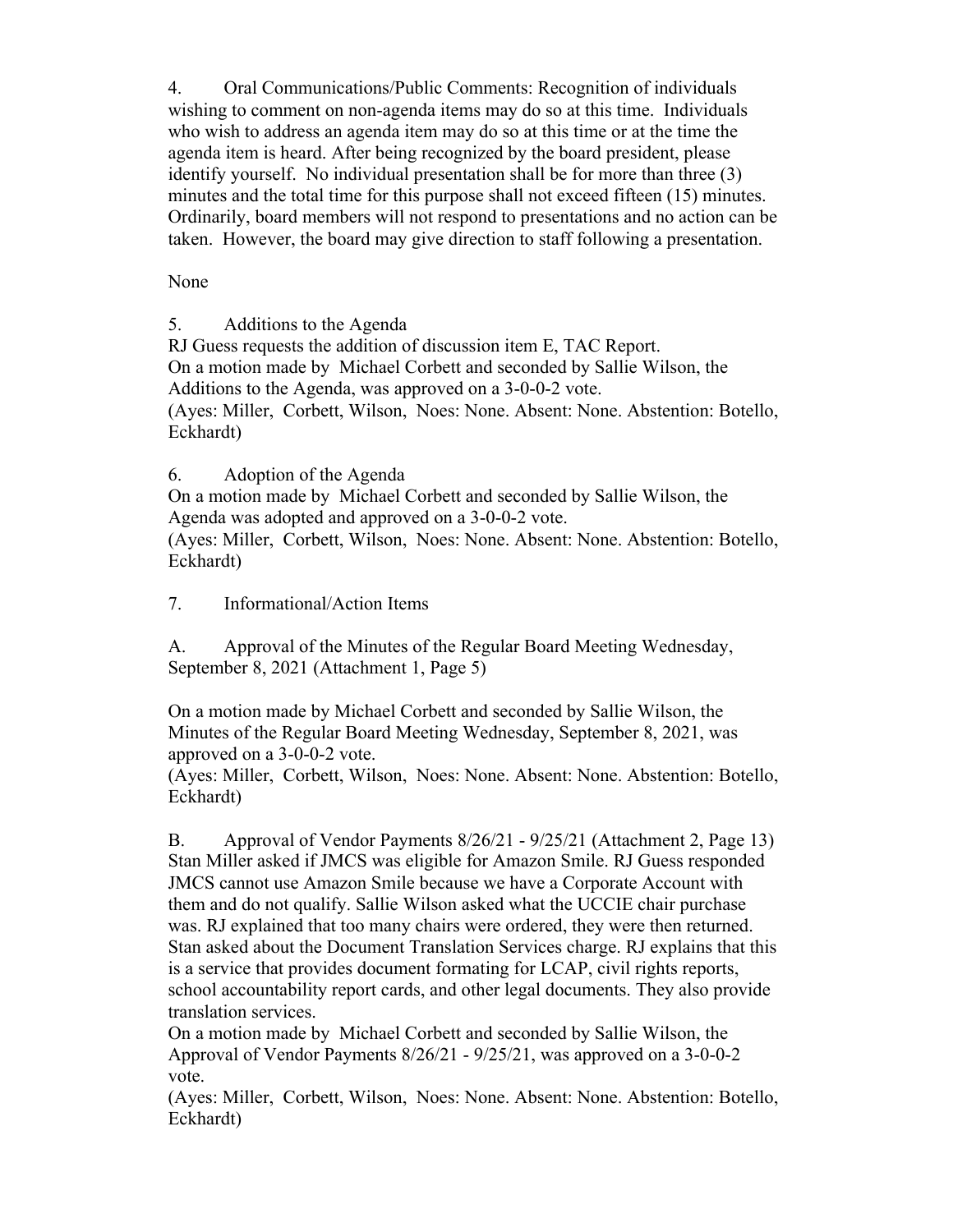C. Approval of New and Termed Employees 8/26/21 - 9/25/21 (Attachment 3, Page 21)

Michael Corbett and other board members stated that they appreciate the new format. Stan Miller asked about Mike Wegner's role. RJ explained that Mike is on an hourly teacher role, he reviews and approves 504 plans or state legislative mandates for credit exemptions ( for homeless, foster, military, juvenile incarceration, and migrant students). Anna Pizelo does most of the SPED functions, but if needed Mike will be available.

On a motion made by Michael Corbett and seconded by Sallie Wilson, the Approval of New and Termed Employees 8/26/21 - 9/25/21, was approved on a 3- 0-0-2 vote.

(Ayes: Miller, Corbett, Wilson, Noes: None. Absent: None. Abstention: Botello, Eckhardt)

D. JMCS Staff Vaccination Report, Discussion, and Possible Action Regarding Non-Compliance with the State Public Health Officer Order of August 11, 2021 (Attachment 4, Page 23)

RJ Guess reported that of the 78 regular employees, 69 are vaccinated. The 9 employees who are choosing to not take the vaccine or have chosen to decline status are submitting weekly Covid-19 tests results. Test results are to be sent to Emilia Lawson on Tuesdays by 8 a.m. RJ informed the board that all JMCS staff are cooperating with the mandate. Aaron Scholl has been helping students access vaccinations by providing them with resources. He is also collaborating with JMCS partner agencies to provide resources.

On a motion made by Michael Corbett and seconded by Sallie Wilson, the JMCS Staff Vaccination Report, Discussion, and Possible Action Regarding Non-Compliance with the State Public Health Officer Order of August 11, 2021, was approved on a 3-0-0-2 vote.

(Ayes: Miller, Corbett, Wilson, Noes: None. Absent: None. Abstention: Botello, Eckhardt)

E. JMCS Recruitment Program: Discussion and Expansion to 1 FTE through June 30, 2021 (Attachment 5, Page 35)

RJ Guess would like to hire a recruitment specialist. The board members discussed incentive ideas for the recruitment program. Stan would like more clarity in the job posting when it comes to announcing a bonus for student enrollment increase. Gil Botello suggested we specify how the increase will be measured and evaluated. He also suggested a more thorough selection process for filling this role. RJ stated that the position will be posted in various places and on various job search websites. There will be a full interview panel for an intensive hiring process. Gil suggested adding a definite time frame for the position. RJ stated that if numbers do not go up by June 30th the position will end.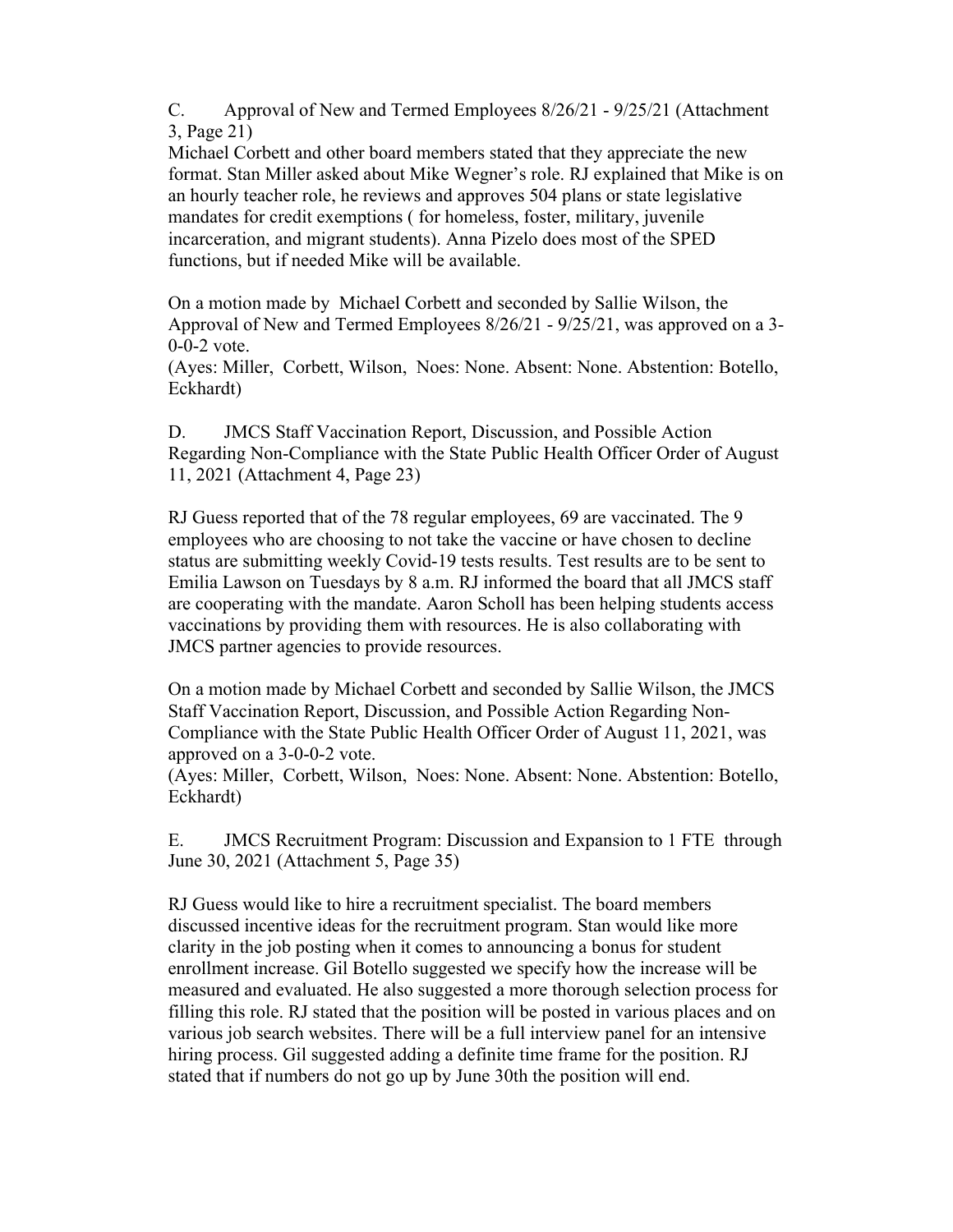On a motion made by Michael Corbett and seconded by Sallie Wilson, the JMCS Recruitment Program: Discussion and Expansion to 1 FTE through June 30, 2021, was approved on a 3-0-0-2 vote.

(Ayes: Miller, Corbett, Wilson, Noes: None. Absent: None. Abstention: Botello, Eckhardt)

F. Shall the John Muir Charter Schools Governing Board approve meeting virtually under the provisions of AB 361 if a State of Emergency still exists and social distancing is still recommended (Resolution 21-03) (Attachment 6, Page 41)

RJ Guess explained that the board has the option of meeting in person or virtually with AB 361. Before each board meeting, members must vote to decide on the meeting location. Michael Corbett suggested that the board accept AB 361. Meaning that board members will vote at every meeting where the following meeting will take place. The rest of the board was in agreement. A roll call vote is required to adopt AB 361 and then a vote for the next meeting location, totaling two voting matters.

On a roll call vote the AB 361 Provision, was approved on a 3-0-0-2 vote. Miller - Aye, Corbett - Aye, Wilson - Aye, Noes: None. Absent: None. Abstention: Botello, Eckhardt)

On a motion made by Michael Corbett and seconded by Sallie Wilson, the board has agreed to meet virtually for the 11.10.2021 board meeting on a 3-0-0-2 vote. (Ayes: Miller, Corbett, Wilson, Noes: None. Absent: None. Abstention: Botello, Eckhardt)

G. Vision Statement Discussion and Possible Action (Attachment 7, Page 43)

Gil Botello suggested a retreat for the board members to meet in person and draft the vision, mission, and values statement. He recommends 3 days to work on this. He also requests a mediator be provided to further help with the statements. Stan Miller asked about the 3-day duration. Gil explained that this will allow for sufficient time with the entire process. Stan recommended an agenda be created to keep the workflow efficient. Gil and RJ Guess will be collaborating to create the agenda. They will also search for a contractor to facilitate the retreat.

No action was taken at this time.

8. Discussion Items

A. JMCS Recurring Monthly Warrants- Monthly and Annual Totals (Attachment 8, Page 45)

RJ Guess reviewed the warrants and explained that they were listed by object code. The vendor, amount paid, frequency, and description have been included in the totals. Monthly costs have been clearly stated. This can range from utilities, rent, to insurance costs. RJ reminded the board that JMCS gets some of the money paid in rent back per ADA. With professional services, RJ explains that depending on the service this can be a monthly or annual cost. Unemployment tax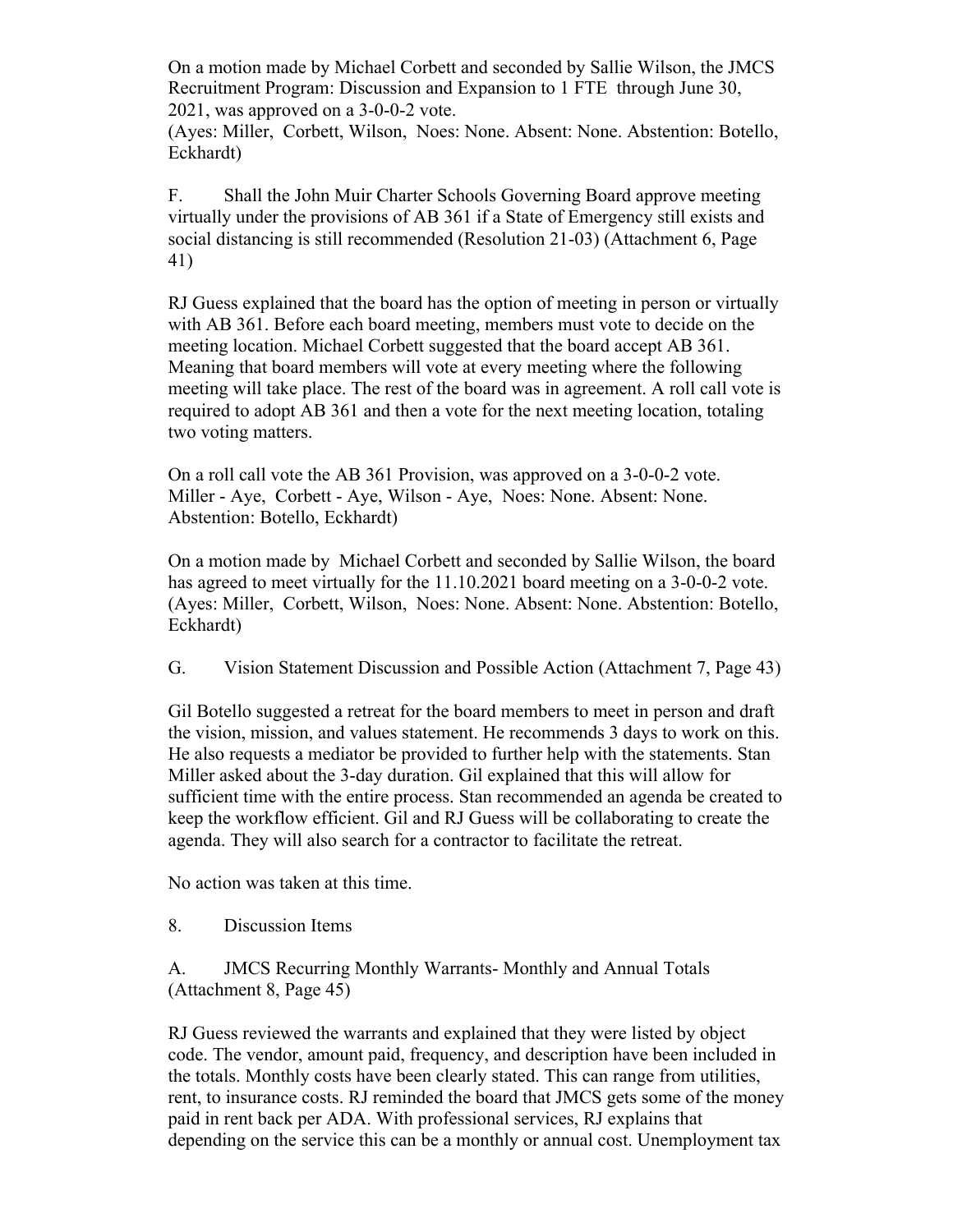has also been listed with its frequency. He also explained that JMCS has multiple AT&T subscriptions due to one subscription being needed at each site. Stan Miller pointed out that a retainer fee for legal services is missing. RJ acknowledged and will continue to update the sheet for more accuracy.

B. Breakout of JMCS Administrative Costs (Attachment 9, Page 51)

C. JMCS Foundation Report

Gil Botello announces that there is no report.

## D. CEO's Report

RJ Guess went into detail about holding board meetings through Zoom or in person. He explained that the board needs to be in the same room to meet the quorum. If a member would like to meet by Zoom, the location needs to have had the agenda posted and made handicap accessible. Board members can attend board meetings from a JMCS site that has posted the agenda, the site must be handicap accessible and open to the public. He reminded the board that they can advise to always have a Zoom meeting available. This will make the meetings as accessible as possible.

E. TAC Report

Rich Johnson announced that TAC has been working on recruitment. TAC has also been discussing low student population numbers and TAC members are developing ways to improve enrollment. Rich believes JMCS is moving in the right direction by hiring a recruitment specialist to help increase enrollment. Rich will be bringing the information from the board meeting to the next TAC meeting.

- 9. Miscellaneous Information Items
- A. Correspondence (Attachment 10, Page 53)

Stan Miller announced that we have received correspondence from Scott Lay from the Nevada County Superintendent of Schools regarding the LCAP.

B. Schedule of Future Board Meetings

i. Wednesday, November 10, 2021, 10 a.m. This Board Meeting will be at Sacramento Regional Conservation Corps.

ii. Wednesday, December 8, 2021, 10 a.m. This Board Meeting will be at Sacramento Regional Conservation Corps.

Board Attendance at Upcoming Meetings:

Wednesday, November 10th, 2021, 10 a.m. Wednesday, December 8th, 2021, 10 a.m. (pending approval),  $(\text{pending approval})$ 

| $\mathsf{A}$ . | Stan Miller:<br>Yes or No     | <b>Yes</b> | A     | Stan Miller:     |
|----------------|-------------------------------|------------|-------|------------------|
| $\mathbf{B}$ . | Michael Corbett:<br>Yes or No | <b>Yes</b> | R.    | Michael Corbett: |
| $\mathbb{C}$ . | Len Eckhardt:<br>Yes or No    | <b>Yes</b> | $C =$ | Len Eckhardt:    |